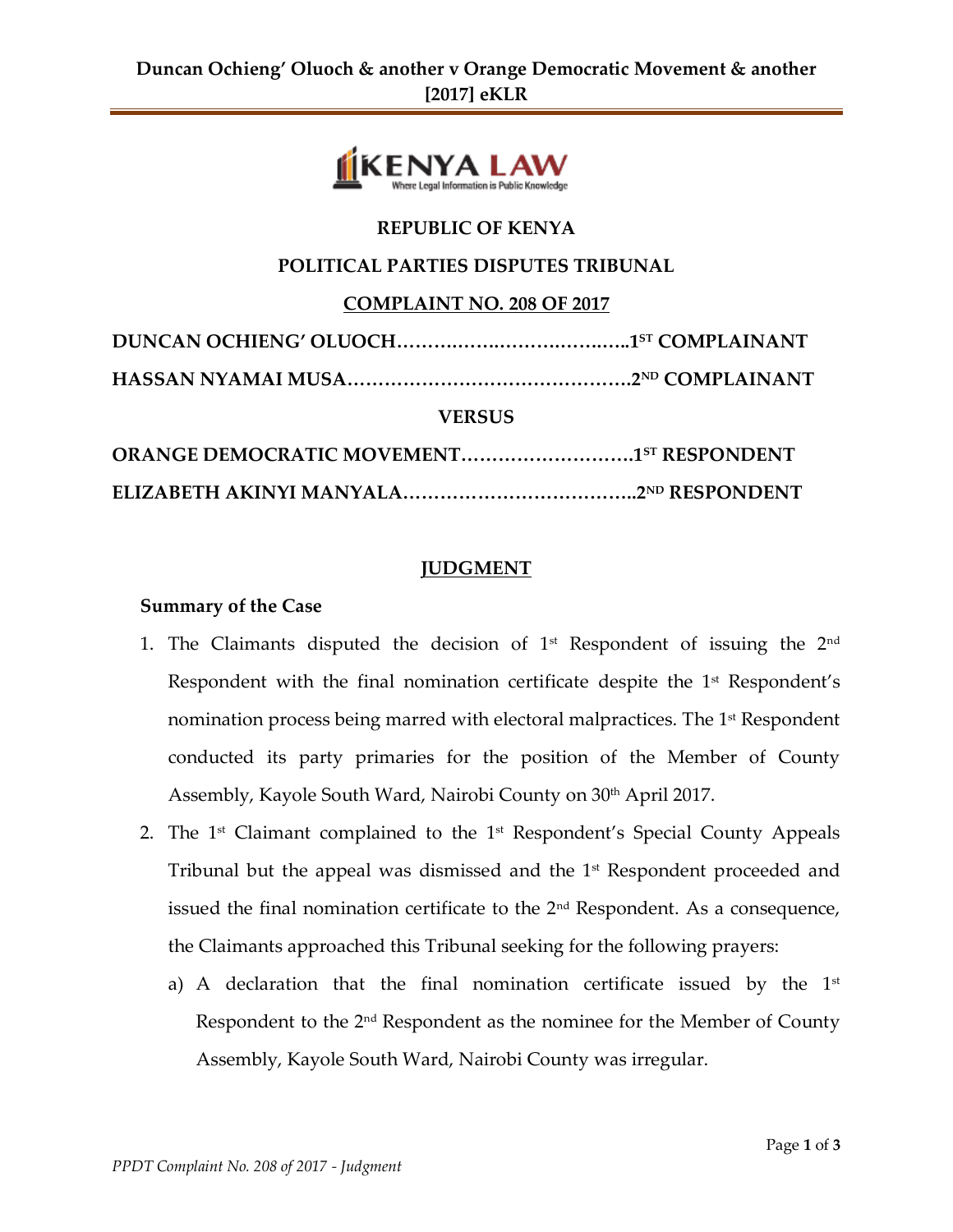- b) An order cancelling the final nomination certificate issued by the  $1<sup>st</sup>$ Respondent to the  $2<sup>nd</sup>$  Respondent as the nominee for the Member of County Assembly, Kayole South Ward, Nairobi County.
- c) An order restraining the 1<sup>st</sup> Respondent from presenting the name of the 2<sup>nd</sup> Respondent to the IEBC as the nominee for the position of the Member of County Assembly, Kayole South Ward, Nairobi County.
- 3. When the matter came up for mention on  $11<sup>th</sup>$  May 2017, the Claimants were ordered to serve the  $1<sup>st</sup>$  and  $2<sup>nd</sup>$  Respondent. However, the Claimants failed to serve as ordered leaving this Tribunal without option but to proceed and make its determination.

#### **Issues for Determination**

4. The primary issue for determination is what would be the impact of failing to serve the Respondent as ordered.

# **Analysis**

- 5. *Section 20* of the *Civil Procedure Act* makes it mandatory for the defendant to be served where a suit has been duly instituted against such a person. *Order 5 rule 15* in this regard requires the person serving the summons or effecting the service of court orders to swear an affidavit of service to confirm that service was indeed carried out.
- 6. *Order 15 rule 15 (1)* provides, *"The serving officer in all cases in which summons has been served under any of the foregoing rules of this Order shall swear and annex or cause to be annexed to the original summons an affidavit of service stating the time when and the manner in which summons was served and the name and address of the person (if any) identifying the person served and witnessing the delivery or tender of summons. The affidavit of service shall be in Form No 4 of Appendix A with such variations as circumstances may require."*